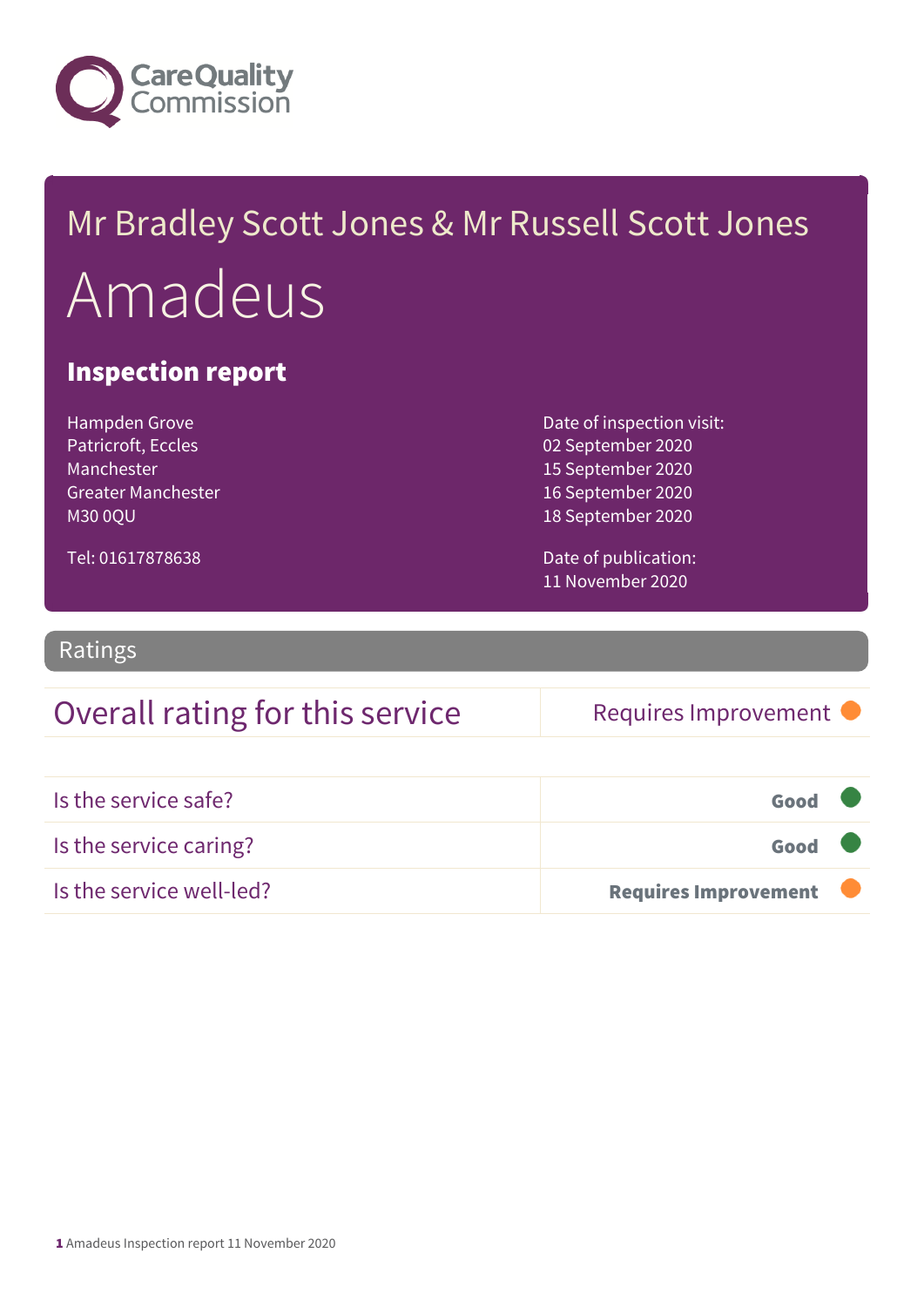### Summary of findings

#### Overall summary

We found improvements were required with record keeping, auditing and action planning following incidents or untoward events. Records, such as those used to log safeguarding, accidents and incidents were disorganised with outcomes and actions taken to prevent a reoccurrence not consistently documented.

The registered manager told us helping to provide care had taken priority over other aspects of their role, however, the provider had failed to ensure adequate provisions were in place during this time to ensure governance processes remained robust.

Safeguarding had been reported in line with local authority guidance, although documentation following a referral required strengthening. Staff had received training in safeguarding and knew how to report any concerns. There were robust infection control practices in place, visiting professionals and key workers were risk assessed on entering the home. Safe systems were in place to manage medication. Staffing levels had remained at a safe level, due to the registered and deputy managers providing direct care.

People told us they felt safe and spoke positively about the care and support they received. Staff were described as being attentive to people's needs. One person said, "If I ask them for anything, they do their best to oblige." People were treated with dignity and respect and supported to make choices about their care.

For more details, please see the full report which is on the CQC website at www.cqc.org.uk

Rating at last inspection

The last rating for this service was Good (published 3 October 2017)

#### Why we inspected

We received concerns in relation to the management of risk, people's dietary requirements, staffing levels, staff training, the promotion of people's choices and the registered manager being reluctant to identify learning and accept recommendations. As a result, we undertook a focused inspection to review the key questions of safe, caring and well-led only.

We looked at infection prevention and control measures under the Safe key question. We look at this in all care home inspections even if no concerns or risks have been identified. This is to provide assurance that the service can respond to coronavirus and other infection outbreaks effectively.

We reviewed the information we held about the service. No areas of concern were identified in the other key questions. We therefore did not inspect them. Ratings from previous comprehensive inspections for those key questions were used in calculating the overall rating at this inspection.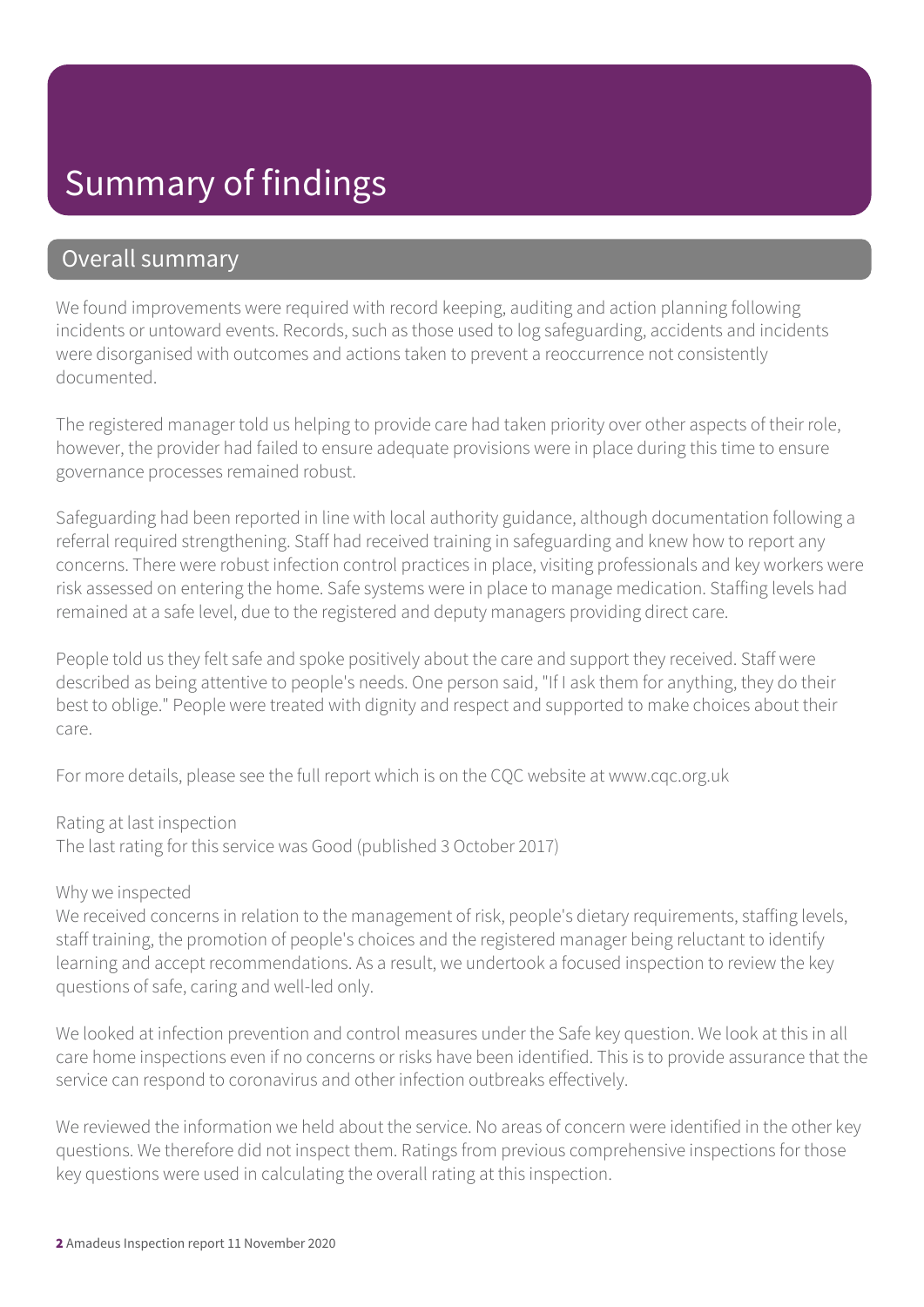The overall rating for the service has changed from Good to Requires Improvement. This is based on the findings at this inspection.

You can read the report from our last comprehensive inspection, by selecting the 'all reports' link for Amadeus on our website at www.cqc.org.uk.

#### Enforcement

We are mindful of the impact of the COVID-19 pandemic on our regulatory function. This meant we took account of the exceptional circumstances arising as a result of the COVID-19 pandemic when considering what enforcement action was necessary and proportionate to keep people safe as a result of this inspection. We will continue to monitor the service and hold the provider to account where it is necessary for us to do so.

We have identified a breach in relation to the providers governance and record keeping processes at this inspection.

You can see what action we have told the provider to take at the end of this report.

#### Follow up

We will request an action plan for the provider to understand what they will do to improve the standards of quality and safety. We will work alongside the provider and local authority to monitor progress. We will return to visit as per our re-inspection programme. If we receive any concerning information we may inspect sooner.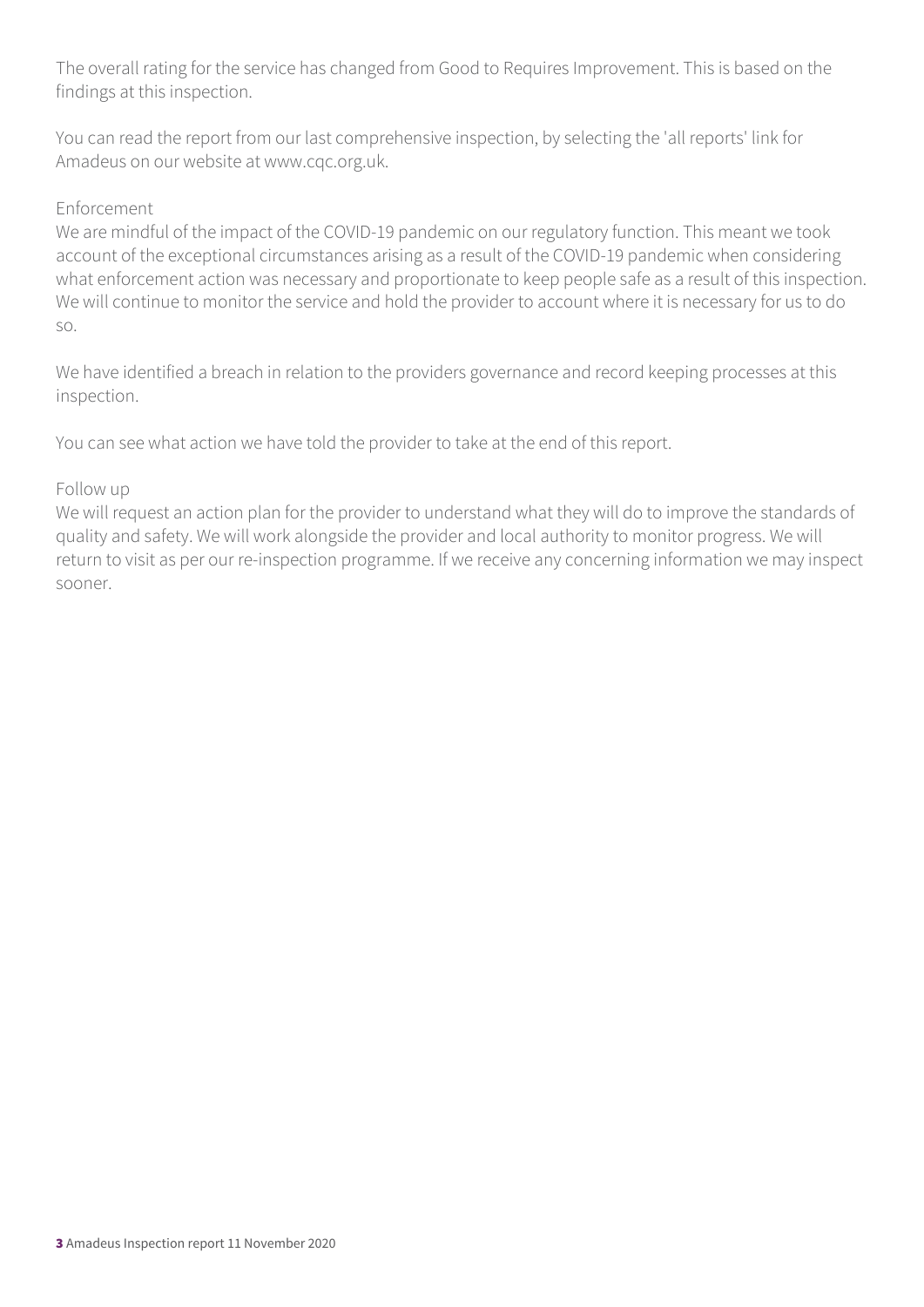### The five questions we ask about services and what we found

We always ask the following five questions of services.

| Is the service safe?                       | Goo                         |
|--------------------------------------------|-----------------------------|
| The service was safe.                      |                             |
| Details are in our safe findings below     |                             |
| Is the service caring?                     | Good                        |
| The service was caring.                    |                             |
| Details are in our caring findings below.  |                             |
| Is the service well-led?                   | <b>Requires Improvement</b> |
| The service was not always well-led.       |                             |
| Details are in our well-Led findings below |                             |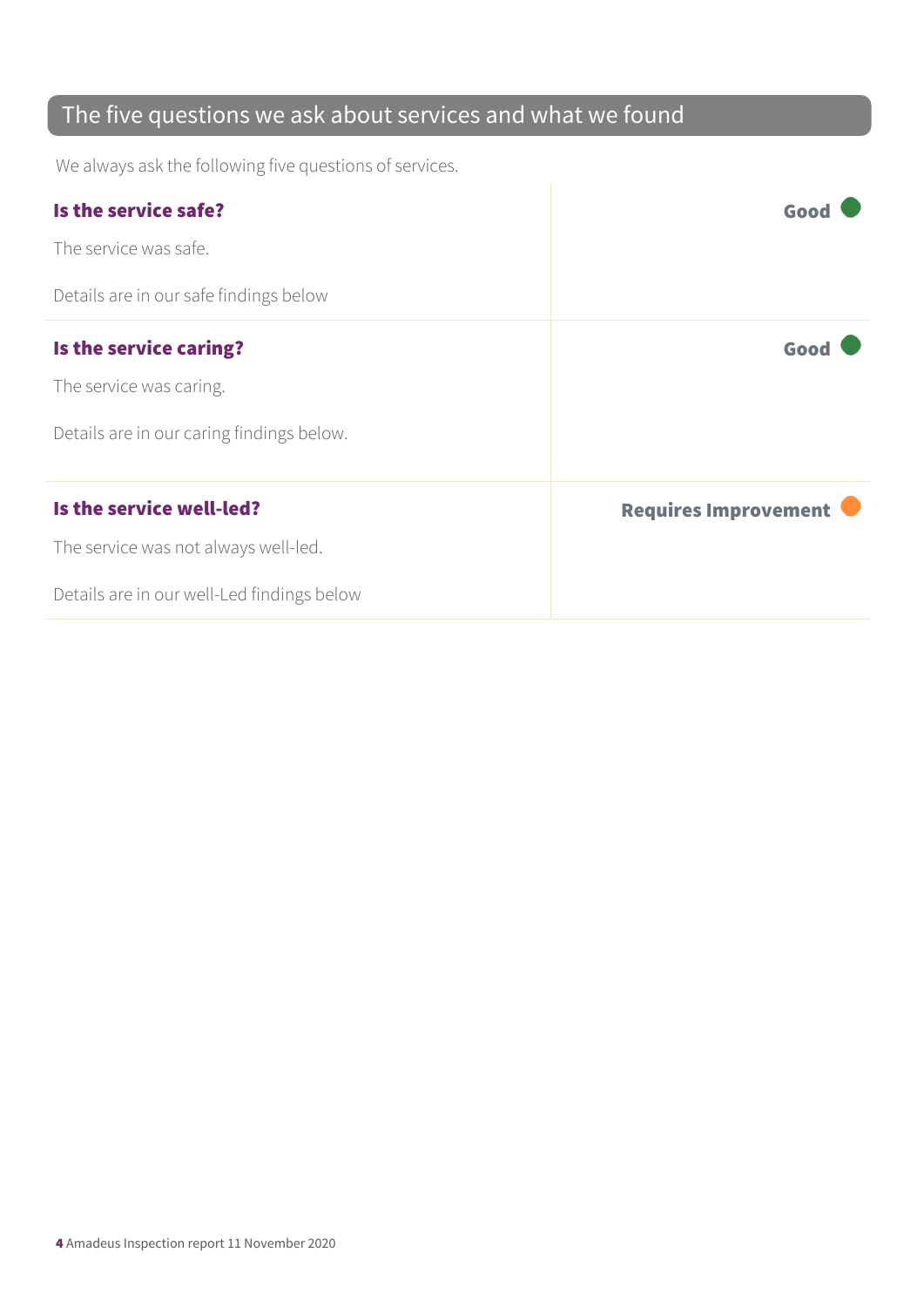

# Amadeus

#### Detailed findings

### Background to this inspection

#### The inspection

We carried out this inspection under Section 60 of the Health and Social Care Act 2008 (the Act) as part of our regulatory functions. We checked whether the provider was meeting the legal requirements and regulations associated with the Act. We looked at the overall quality of the service and provided a rating for the service under the Care Act 2014.

As part of this inspection we looked at the infection control and prevention measures in place. This was conducted so we can understand the preparedness of the service in preventing or managing an infection outbreak, and to identify good practice we can share with other services.

Inspection team The team consisted of two inspectors

Service and service type

Amadeus is a 'care home'. People in care homes receive accommodation and nursing or personal care as a single package under one contractual agreement. CQC regulates both the premises and the care provided, and both were looked at during this inspection.

The service had a manager registered with the Care Quality Commission. This means that they and the provider are legally responsible for how the service is run and for the quality and safety of the care provided.

#### Notice of inspection

We gave a short period of notice and contacted the service the day prior to the inspection. This was to ensure that the registered manager would be on site to support the inspection and to assess the risks relating to infection control and the coronavirus pandemic.

#### What we did before the inspection

Prior to the inspection we reviewed information and evidence we already held about the home, which had been collected via our ongoing monitoring of care services. We spoke with local authority safeguarding and quality assurance teams. The provider was not asked to complete a provider information return prior to this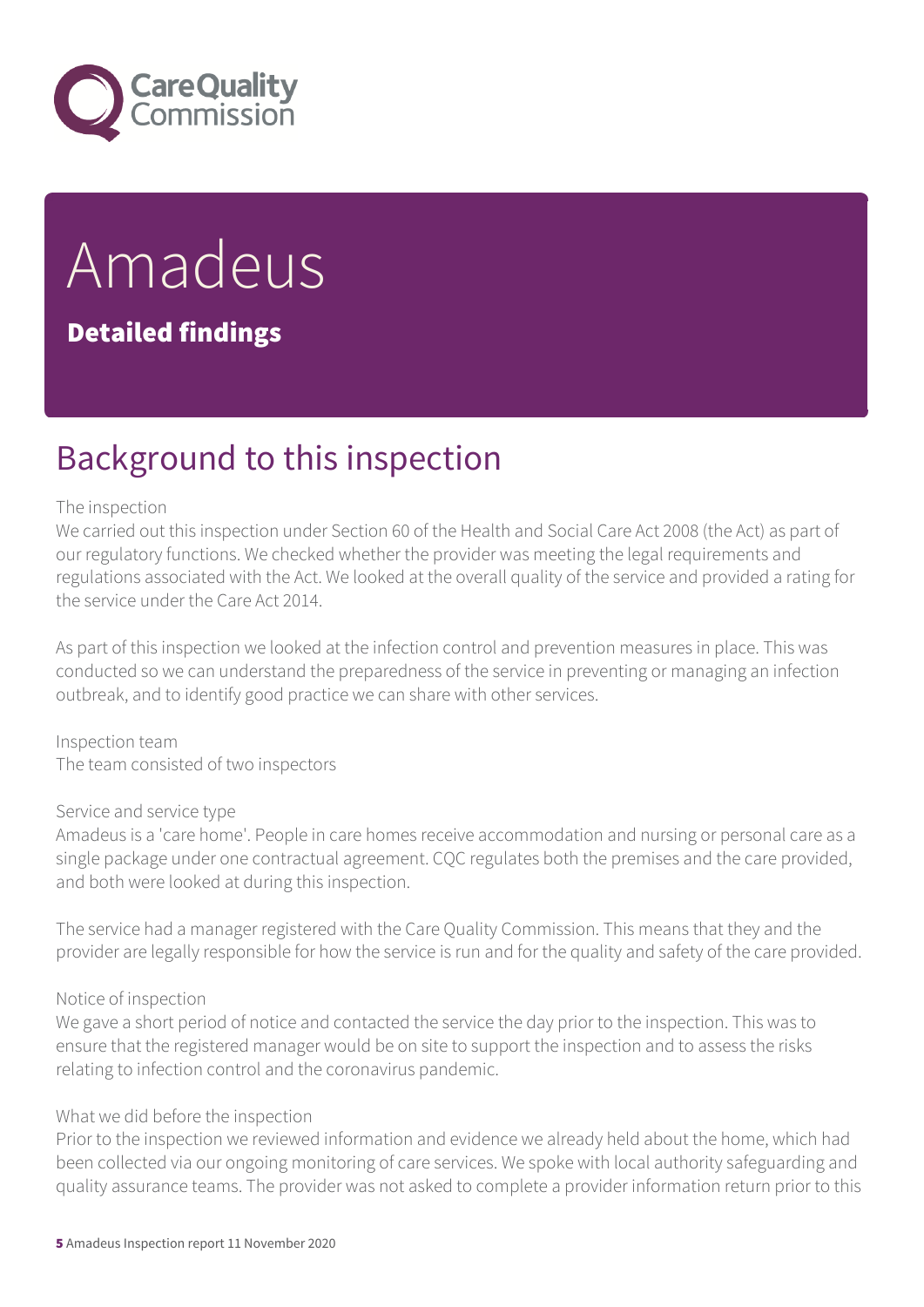inspection. This is information we require providers to send us to give some key information about the service, what the service does well and improvements they plan to make. We took this into account when we inspected the service and made the judgements in this report. We used all of this information to plan our inspection.

#### During the inspection

We spoke with two people who used the service and three relatives about their experience of the care provided. We spoke with six members of staff, including the registered manager, deputy manager, care workers and kitchen staff. We observed staff providing care, to help us understand the experience of people using the service.

We reviewed a range of records. This included four people's care records and multiple medication records. We looked at staff files in relation to recruitment and staff supervision. A variety of record relating to the management of the service, including policies and procedures were reviewed.

#### After the inspection

We continued to seek clarification from the provider to validate the evidence found. We looked at a range of records including, training data, medication audits, rotas and records relating to quality assurance. We carried out a further check on medications remotely, as well speaking with the registered manager.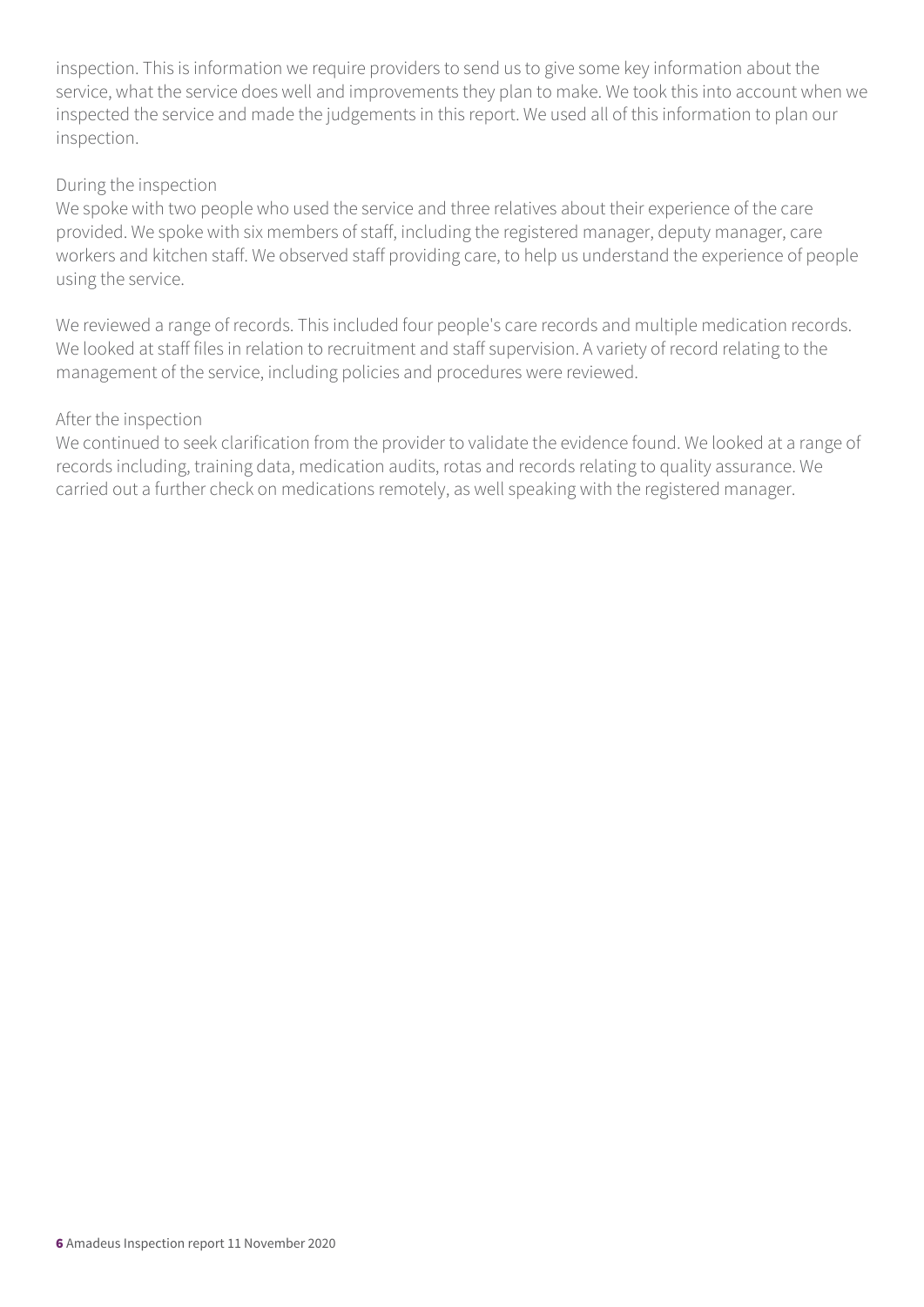### Is the service safe?

### Our findings

Safe – this means we looked for evidence that people were protected from abuse and avoidable harm.

At the last inspection this key question was rated as good. At this inspection this key question has remained the same. This meant people were safe and protected from avoidable harm.

Systems and processes to safeguard people from the risk of abuse;

- People told us they felt safe living at the home. Comments included, "They look after me very well."
- Safeguarding processes were in place and actions were taken to keep people safe.
- The provider worked in accordance with the local authorities safeguarding policies.
- Staff had a basic understanding of what a safeguarding was and who to report any concerns to. We discussed safeguarding training with the registered manager, who was in the process of registering staff for further training in this area.

Assessing risk, safety monitoring and management; Learning lessons when things go wrong

- People's care needs were risk assessed and care plans were organised into specific areas, with related risk assessments completed for each person.
- People had evacuation plans in place, in the event of a fire at the home.
- The home had effective systems in place to ensure the premises and equipment were safe and fit for purpose. Safety certificates were in place and up to date.
- People who required a modified diet, such as pureed food or thickened fluid, received these in line with information recorded in their care plan.
- The process for reviewing and learning from safeguarding's, accidents and incidents, as well as updating assessments required strengthening. This is covered in more detail in the well-led domain.

#### Staffing and recruitment

- Staff had been recruited safely with appropriate checks and a formal induction process completed.
- Staffing levels were sufficient to meet people's care needs. Staffing levels had been affected by COVID-19, due to some staff having to shield and impacting recruitment. In order to maintain safe staffing levels and avoid frequent use of agency staff, the registered and deputy managers had worked care shifts.

#### Using medicines safely

- Medicines administration was managed safely. Staff had a good understanding around the timely administration of medication.
- People received their medication in line with their care plan. Staff responsible for administering medication had completed training and had their competency assessed.

● Stock checks for medication were carried out once a month, when new medicines were being ordered. However, stock was recorded as 'appropriate level' or 'hoarding' rather than numerically. This meant these records were not completed in accordance with the National Institute for Health and Care Excellence (NICE) guidelines.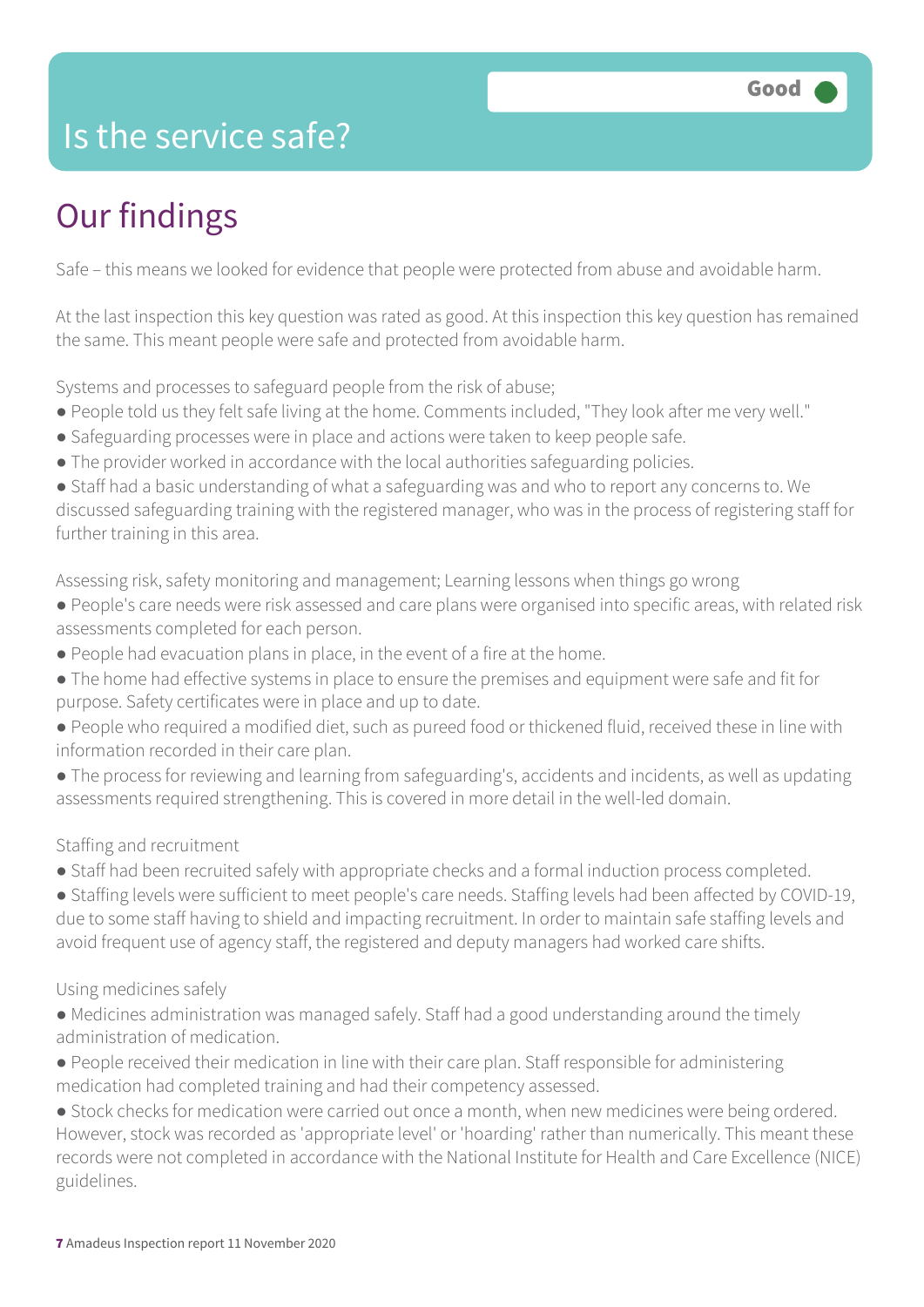We recommend the provider follows NICE guidance when completing stock checks and associated record keeping.

Preventing and controlling infection

● There were effective systems in place to manage the risks associated with infection.

● Staff used personal protective equipment (PPE) appropriately and supplies were good; staff had received training regarding the use of PPE.

● The service had recognised the risks presented by the COVID-19 pandemic and heightened procedures had been implemented.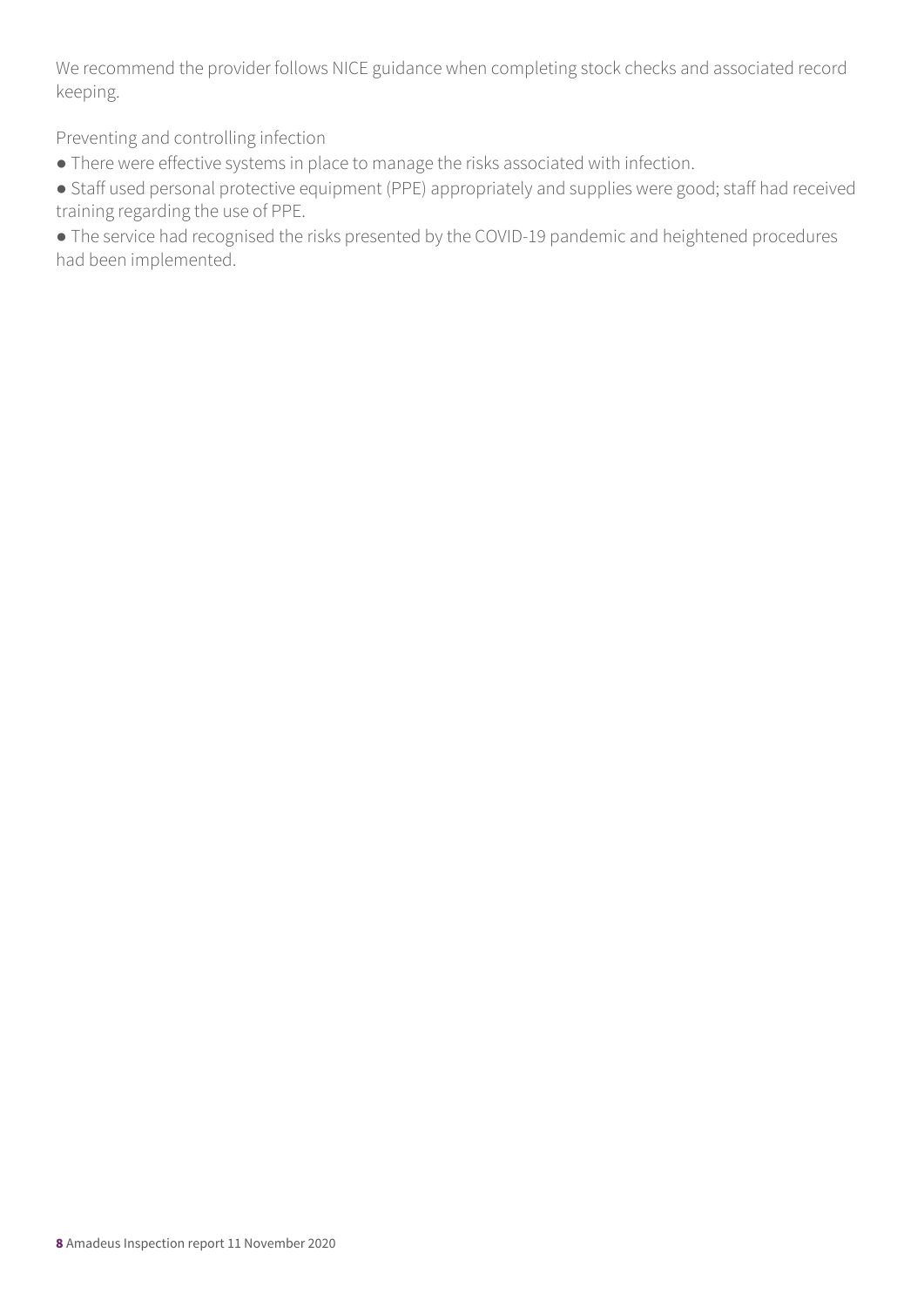### Is the service caring?

### Our findings

Caring – this means we looked for evidence that the service involved people and treated them with compassion, kindness, dignity and respect.

At the last inspection this key question was rated as Good. At this inspection this key question has remained the same. This meant people were supported and treated with dignity and respect; and involved as partners in their care.

Ensuring people are well treated and supported; respecting equality and diversity

- Staff cared for people in a warm and friendly manner. Staff showed a good understanding of how to meet people's diverse needs. Several staff explained how support was tailored around two people's cultural needs.
- One person said, "They look after me very well, whatever I ask they [care staff] do their best to oblige" and "[The registered manager] will listen to you, he's very good."

Supporting people to express their views and be involved in making decisions about their care

- People's views, likes and dislikes were incorporated into their care plans. These gave clear guidance to staff on how people wanted their support to be provided.
- People and relatives (where appropriate) were involved in their care planning. Care plans were reviewed at regular intervals, or when there was a change in people's needs.
- If necessary, advocates were sought for people. One staff member said, "One of our residents has an advocate, who isn't a family member. They'd always be invited to reviews or any big decisions; advanced care planning, those sort of things, just the same as families would be."

Respecting and promoting people's privacy, dignity and independence

- The provider had policies that promoted people's privacy, dignity and independence. Policies were clear and succinct and referred to relevant legislation.
- Staff showed a good understanding of promoting people's independence and protecting their privacy and dignity. One staff member said, "We make sure that people's curtains and doors are shut. Residents are always able to speak to someone privately. As long as the residents get what they need in terms of medication, nutrition, fluids and being safe, they get to choose when they get up, what time they stay up to and what they do. They should be living their best life."
- One relative said, "When [person] first came here, staff tried to help them be as independent as they could."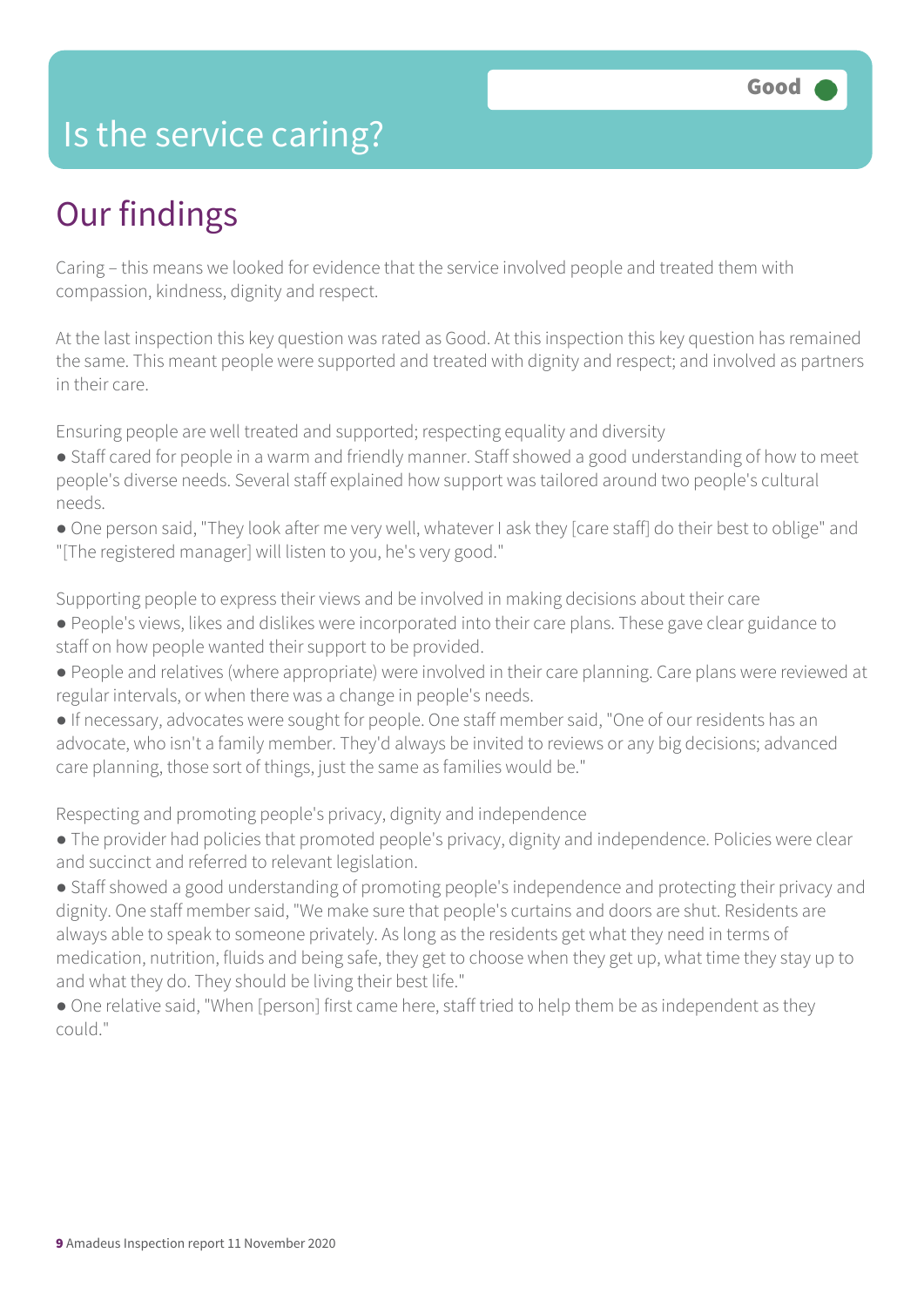### Is the service well-led?

### Our findings

Well-Led – this means we looked for evidence that service leadership, management and governance assured high-quality, person-centred care; supported learning and innovation; and promoted an open, fair culture.

At the last inspection this key question was rated as good. At this inspection this key question has now deteriorated to requires improvement. This meant the service management and leadership was inconsistent. Leaders and the culture they created did not always support the delivery of high-quality, person-centred care.

Managers and staff being clear about their roles, and understanding quality performance, risks and regulatory requirements; Continuous learning and improving care

- Learning wasn't always identified following accidents and incidents. This meant we could not be sure the provider learnt from mistakes to inform improvements.
- Records relating to safeguarding, auditing, medicines, accidents and incidents lacked detail, were not always organised or completed to an appropriate standard. Documentation, such as risk assessments, had not been consistently updated to help mitigate future risks.

● Auditing and analysis systems had been impacted by the registered manager supporting people with care needs. Several audits had not been completed since the start of the pandemic. The registered manager said, "It's been about prioritising jobs, things like working on care plans, auditing and analysis that we normally would have done by now, haven't been done because we've worked very hard to keep people safe and make sure they're still getting the right day to day care."

● We saw no evidence the provider had considered or implemented plans to ensure governance and oversight was maintained, whilst the management team were assisting with care delivery.

Quality assurance systems were not robust and learning was not always identified. This was a breach of Regulation 17, Good Governance, of the Health and Social Care Act 2008 (Regulated Activities) regulations 2014.

Promoting a positive culture that is person-centred, open, inclusive and empowering, which achieves good outcomes for people

- A person-centred culture was evident through observations of care and discussions with staff and people.
- Feedback on activities was largely positive, with people and relatives praising staff for how they encouraged engagement, while respecting people's choices. One relative said, "I've seen [person] join in the singing and the bingo. We get photographs of activities and parties." Another said, "I chose Amadeus for [person], because there was a real stimulus there, it felt like a normal house, with things going on."

How the provider understands and acts on the duty of candour, which is their legal responsibility to be open and honest with people when something goes wrong

- The provider reported accidents, incidents and concerns to the appropriate professionals and bodies, in a timely manner.
- Relatives were informed if something went wrong. One relative said, "[Person] gets very confused and she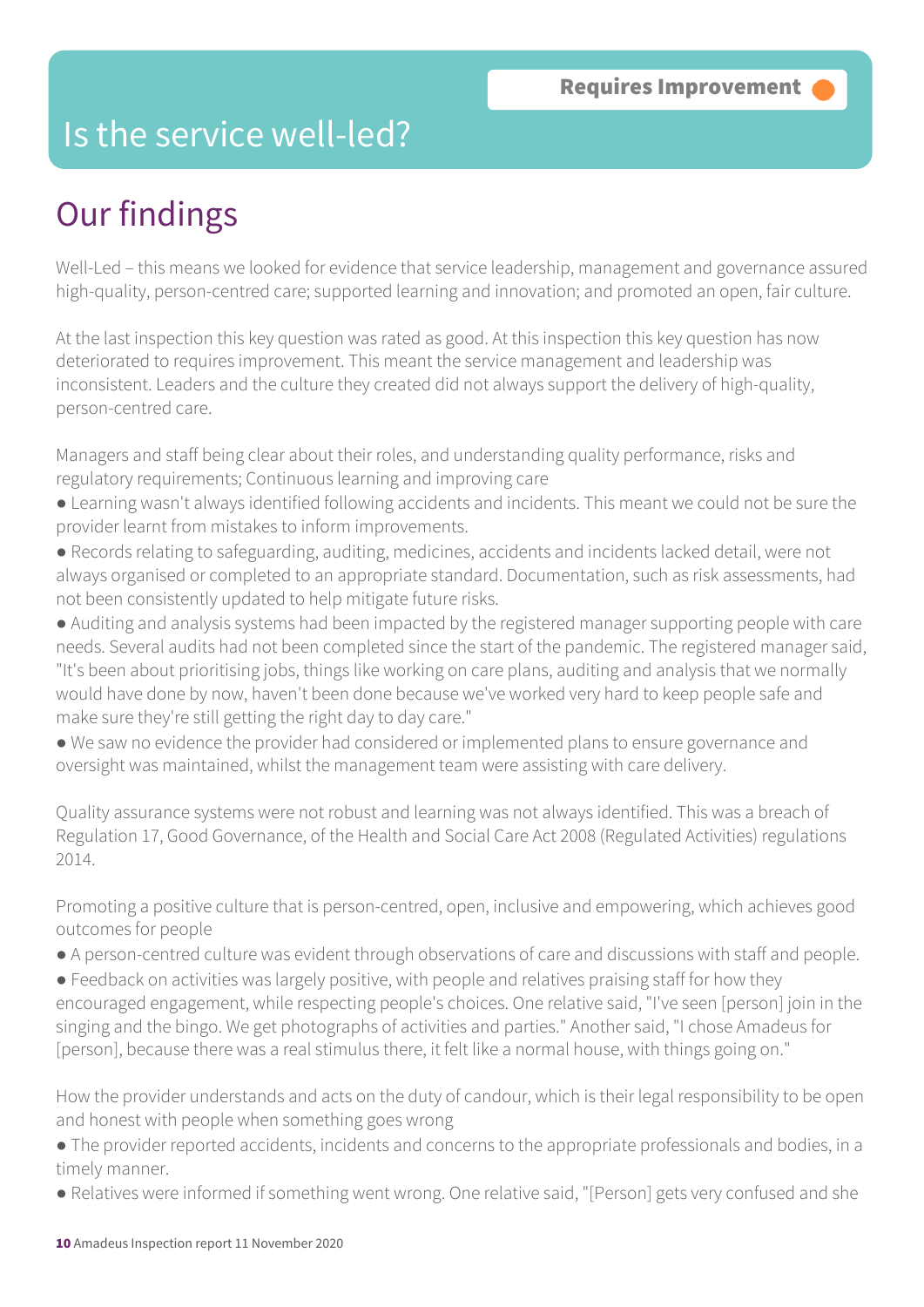brought up an issue and [the registered manager] was straight on the phone to me, to let me know. It was thoroughly investigated and [the registered manager] kept us up to date."

Engaging and involving people using the service, the public and staff, fully considering their equality characteristics; Working in partnership with others

● People, staff and relatives were involved with the service. Each person we spoke with praised the communication that had been maintained during the pandemic. Relatives specifically commented on how staff and the registered manager supported people to use technology to stay in contact.

● Staff made time to speak with people, giving them the opportunity to feedback any concerns. These had not been formally recorded, but several people, relatives and staff referred to this as part of a positive culture at the home.

● Staff appraisals and supervisions were out of date. However, more informal support had been introduced during the pandemic and staff reported feeling well supported. One staff member said, "I've had support every step of the way. The reasons auditing and supervisions are behind is because [the registered manager] is supporting us and the residents every day."

● The service worked in partnership with various local authority and health teams.